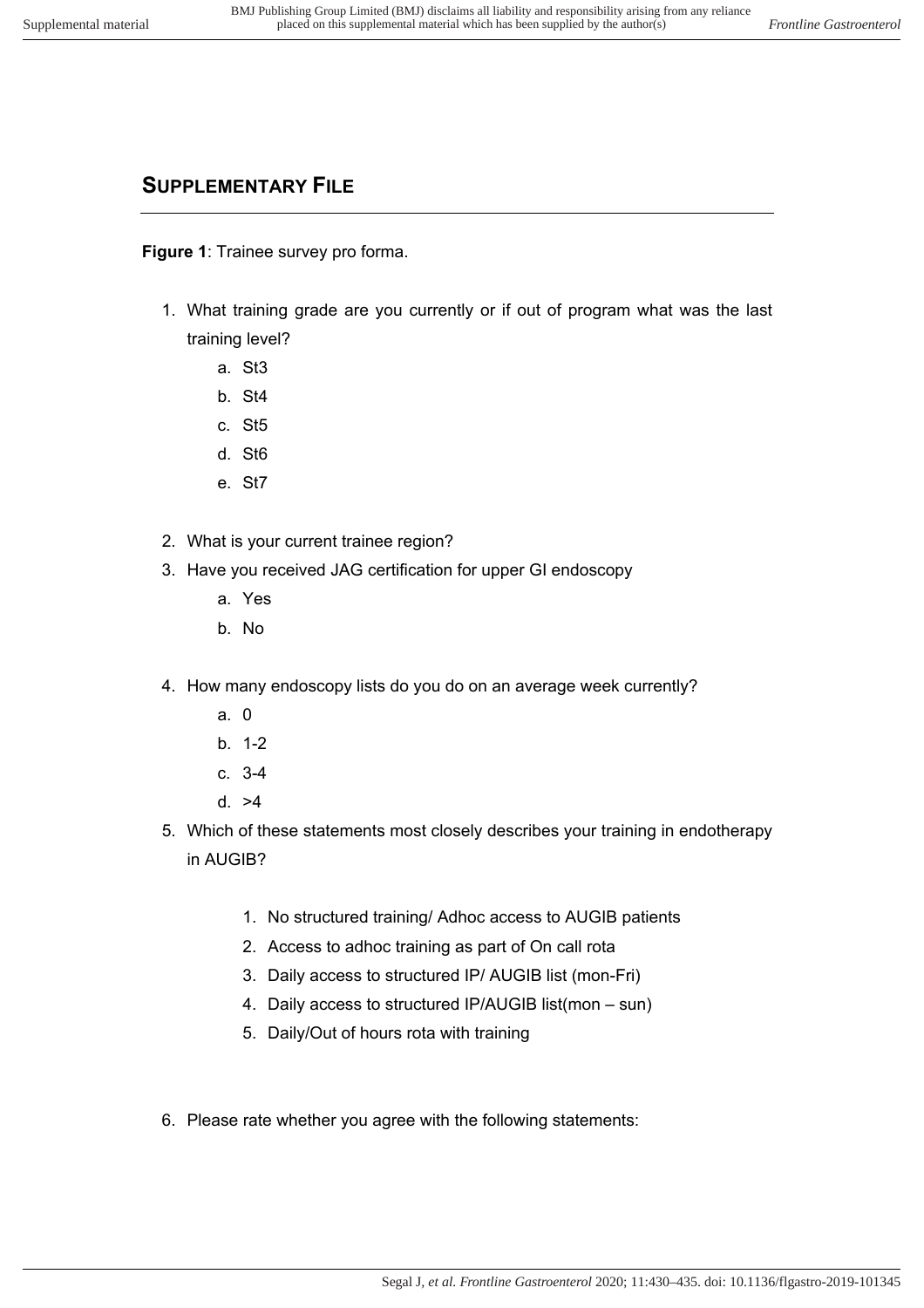- a. I feel confident about managing AUGIB independently (with or without distant supervision)
	- i. Strongly agree
	- ii. Agree
	- iii. Neither agree nor disagree
	- iv. Disagree
	- v. Strongly disagree
- b. My experience of AUGIB training has been appropriate for my level of training
	- i. Strongly agree
	- ii. Agree
	- iii. Neither agree nor disagree
	- iv. Disagree
	- v. Strongly disagree
- c. I still require further AUGIB training
	- i. Strongly agree
	- ii. Agree
	- iii. Neither agree nor disagree
	- iv. Disagree
	- v. Strongly disagree
- d. A simulation course in AUGIB would be valuable during my training (e.g using models or simulation course)
	- i. Strongly agree
	- ii. Agree
	- iii. Neither agree nor disagree
	- iv. Disagree
	- v. Strongly disagree
- 7. Do you consider the following to be barriers to AUGIB training?:
	- a. Lack of opportunity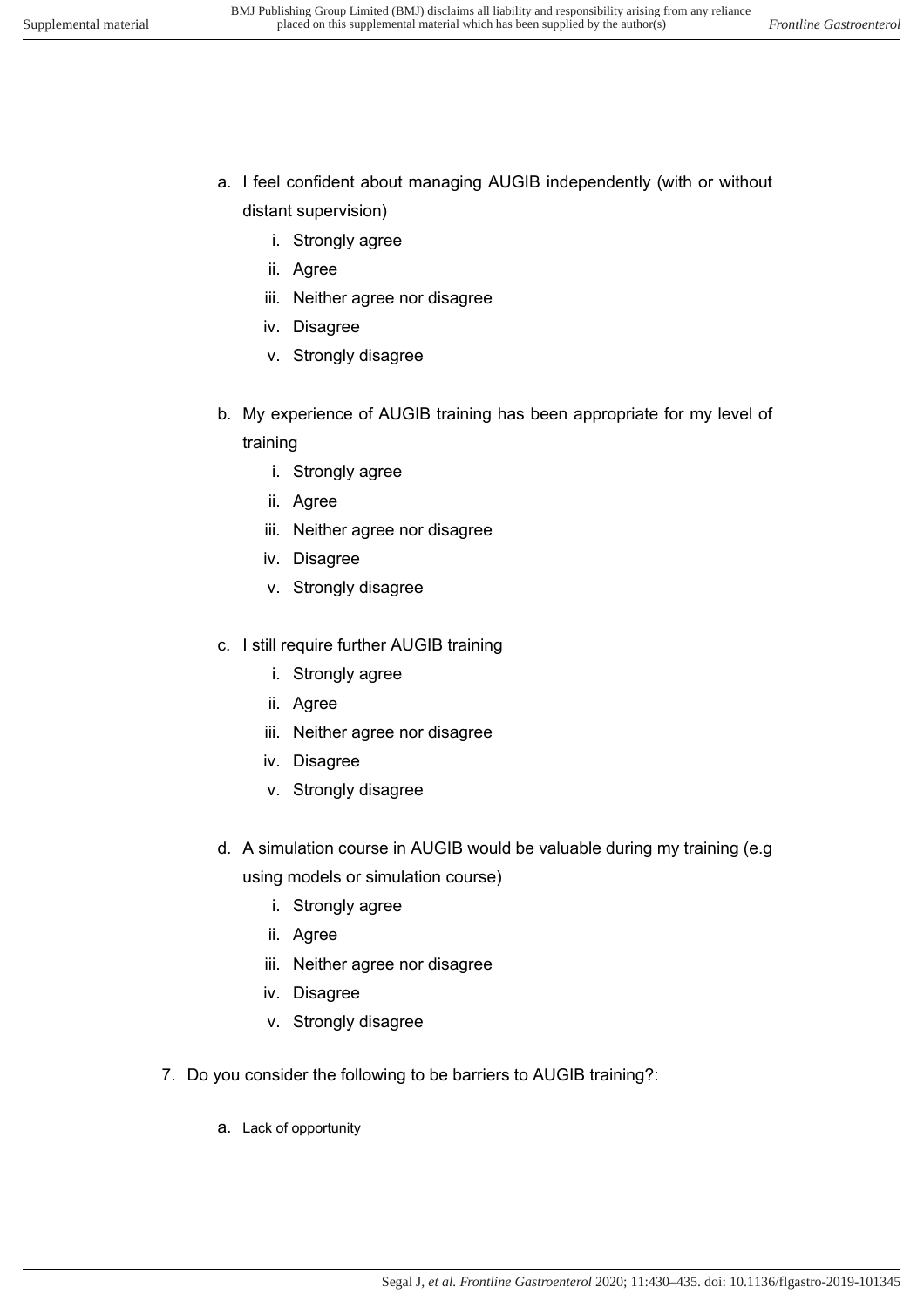- i. Strongly agree
- ii. Agree
- iii. Neither agree nor disagree
- iv. Disagree
- v. Strongly disagree

## b. Not being part of the AUGIB rota

- i. Strongly agree
- ii. Agree
- iii. Neither agree nor disagree
- iv. Disagree
- v. Strongly disagree
- c. Performed by consultant colleagues
	- i. Strongly agree
	- ii. Agree
	- iii. Neither agree nor disagree
	- iv. Disagree
	- v. Strongly disagree
- d. Too much general internal medicine
	- i. Strongly agree
	- ii. Agree
	- iii. Neither agree nor disagree
	- iv. Disagree
	- v. Strongly disagree
- e. I have no interest in learning to independently manage AUGIB
	- i. Strongly agree
	- ii. Agree
	- iii. Neither agree nor disagree
	- iv. Disagree
	- v. Strongly disagree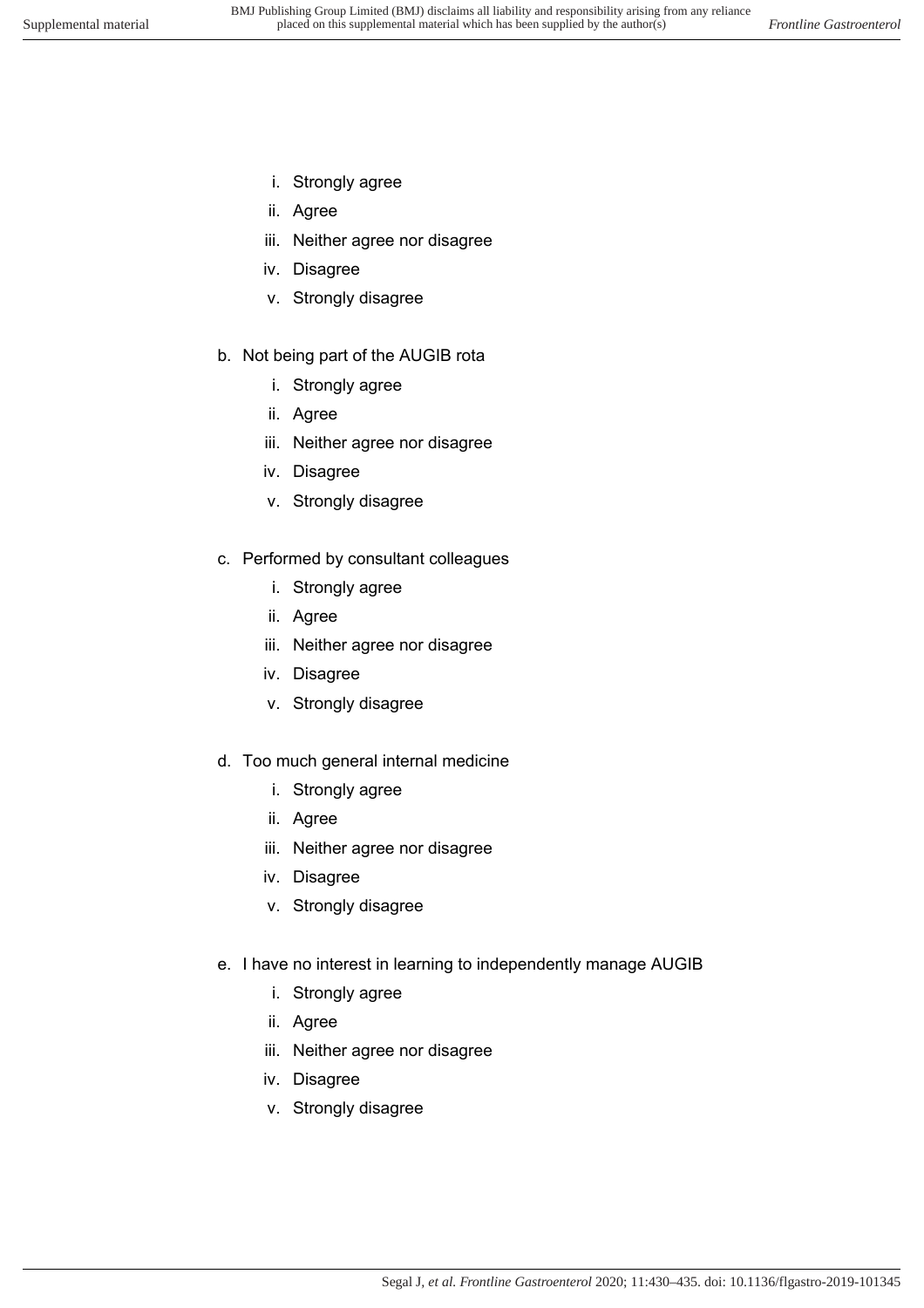- f. Lack of courses/ e-learning
	- i. Strongly agree
	- ii. Agree
	- iii. Neither agree nor disagree
	- iv. Disagree
	- v. Strongly disagree
- 8. What is the biggest barrier to improving GIB skills (please tick as many that apply)?
	- a. Lack of opportunity
	- b. Performed by consultant colleagues
	- c. Too many GIM shifts
	- d. I am not interested in learning to scope
	- e. Other (free text)
- 9. Do you feel AUGIB should be certified (i.e. signed off on JETS) before you are able to perform independently?
	- a. Strongly agree
	- b. Agree
	- c. Neither agree nor disagree
	- d. Disagree
	- e. Strongly disagree
- 10. How many times have you successful independently utilised the gold probe/heater probe to control an AUGIB?
	- a. 0
	- b. 1-3
	- c. 4-6
	- d. 7-9
	- e. >9
- 11. How many times have you successfully utilised the gold probe/heater probe to control an AUGIB with a trainer observing you?
	- a. 0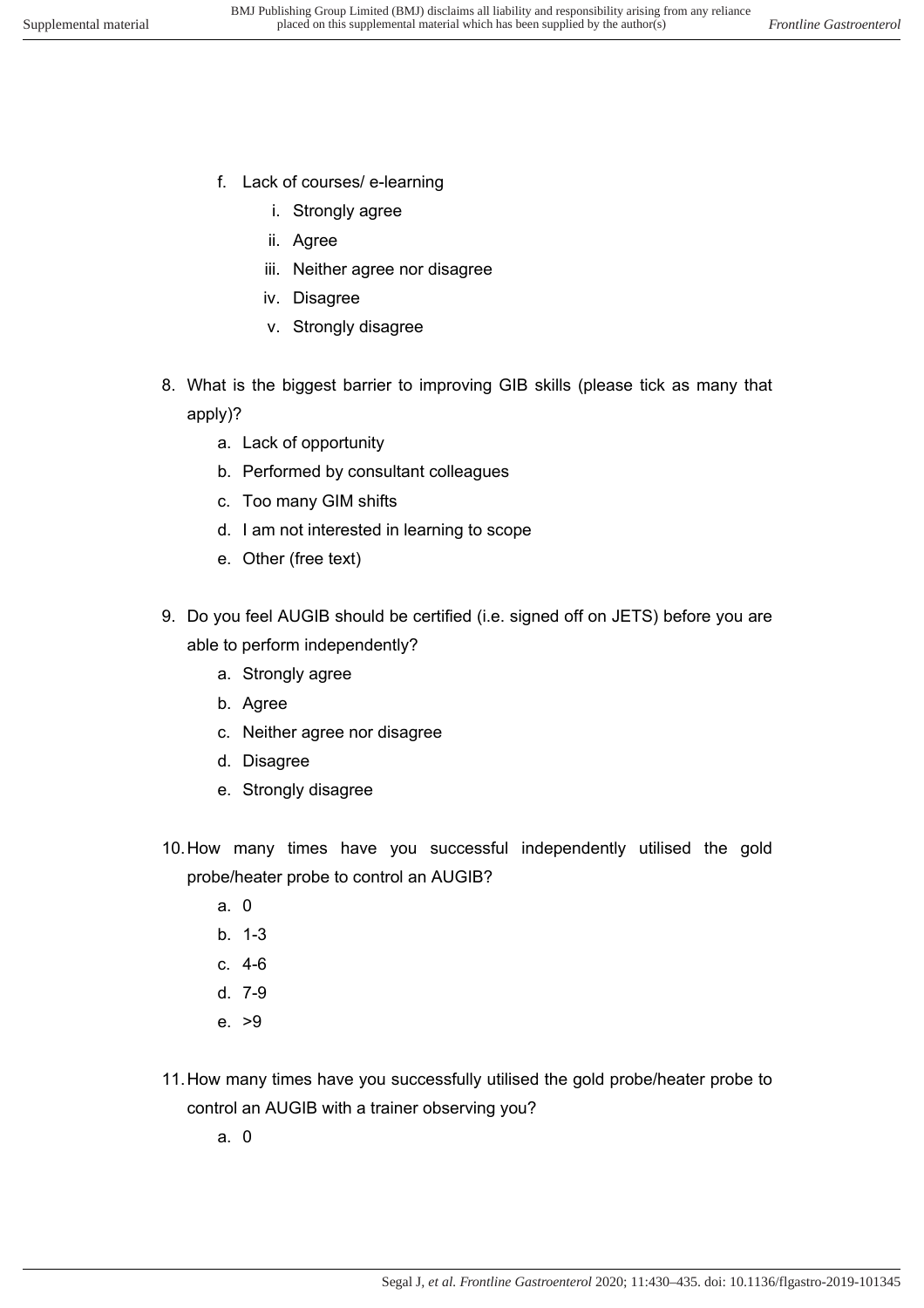- b. 1-3
- c. 4-6
- d. 7-9
- e. >9
- 12. How many times have you independently clipped a bleeding lesion in an AUGIB?
	- a. 0
	- b. 1-3
	- c. 4-6
	- d. 7-9
	- e. >9
- 13. How many times have you clipped a bleeding lesion in an AUGIB with a trainer observing you?
	- a. 0
	- b. 1-3
	- c. 4-6
	- d. 7-9
	- e. >9
- 14. Have you independently applied adrenaline to a bleeding lesion
	- a. 0
	- b. 1-3
	- c. 4-6
	- d. 7-9
	- e. >9

15. Have you applied adrenaline to a bleeding lesion with a trainer observing you?

- a. 0
- b. 1-3
- c. 4-6
- d. 7-9
- e. >9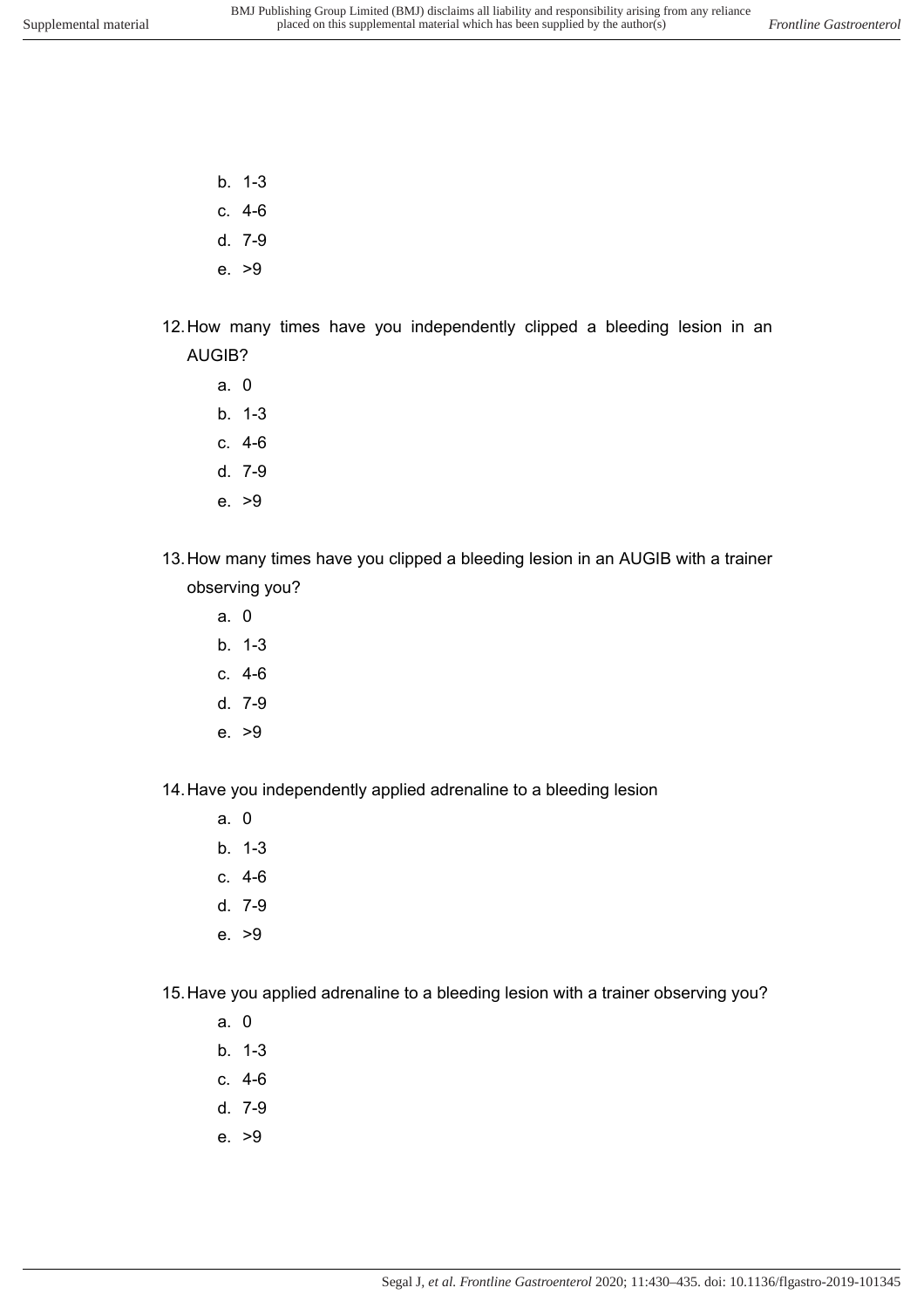- a. 0
- b. 1-3
- c. 4-6
- d. 7-9
- e. >9
- 17. How many times have you applied Hemospray/Endoclot to control a bleeding lesion with a trainer observing you?
	- a. 0
	- b. 1-3
	- c. 4-6
	- d. 7-9
	- e. >9

18. Have you ever been independently applied glue to control bleeding

- a. 0
- b. 1-3
- c. 4-6
- d. 7-9
- e. >9

19. How many times have you independently applied glue to control bleeding

- a. 0
- b. 1-3
- c. 4-6
- d. 7-9
- e. >9

20. How many times have you applied glue to control bleeding with a trainer observing you?

a. 0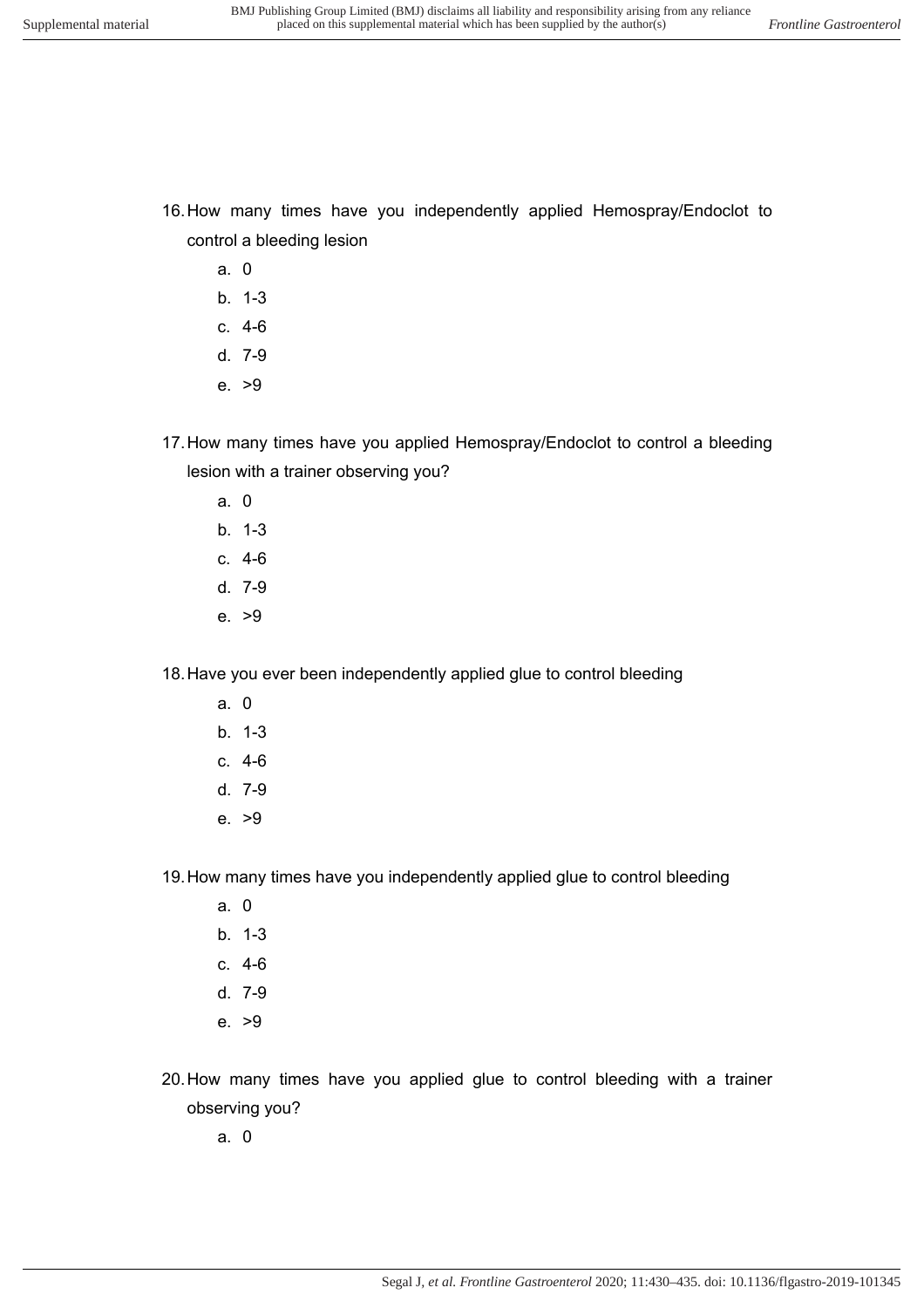- b. 1-3
- c. 4-6
- d. 7-9
- e. >9
- 21. How many times have you independently banded to control a variceal bleed
	- a. 0
	- b. 1-3
	- c. 4-6
	- d. 7-9
	- e. >9
- 22. How many times have you banded with a trainer watching you to control a variceal bleed?
	- a. 0
	- b. 1-3
	- c. 4-6
	- d. 7-9
	- e. >9